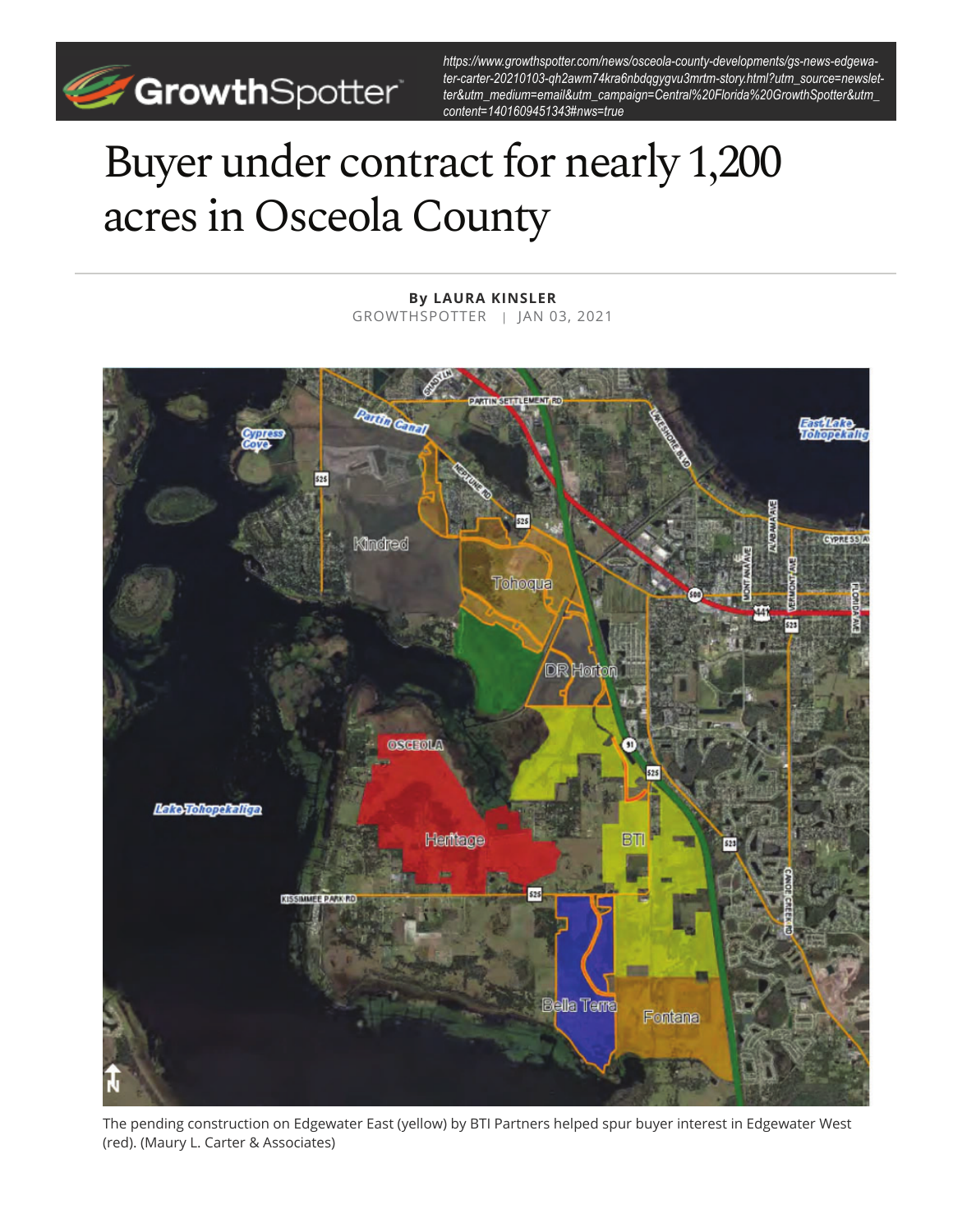In the summer of 2019, Fort Lauderdale-based **BTI Partners** paid \$40 million for roughly 1,400 acres of Osceola County ranch land that was preapproved for a massive mixed-use development called Edgewater.

The **BTI acquisition** represented about half of the Edgewater DRI on the east coast of Lake Tohopekaliga. Now, real estate broker Daryl Carter tells **GrowthSpotter** he has a buyer under contract for the other half of Edgewater.

The buyer's name will likely be revealed early next year when it begins to file preliminary permits and concept plans with Osceola County. To date, there have been no filings or meeting requests with the Development Review Committee regarding the 1,182 acres.

"The group is very well qualified and capable," Carter said. "We have high confidence in them."



**OSCEOLA COUNTY DEVELOPMENTS**

First phase of Osceola's Edgewater community to launch with 1,125 homes

MAY 05, 2020 AT 4:38 PM

Carter, president of **Maury L. Carter & Associates**, and his associate, Clyde Wells, have had the exclusive listing for the former Whaley Ranch property since 2015 when they initially listed it for \$42 million. The asking price was lowered to \$35.5 million, or \$30,060 per acre, after a few years on the market without a signed contract offer. The property has Mixed-Use future land use and zoning, and it's entitled for up to 3,650 residential units.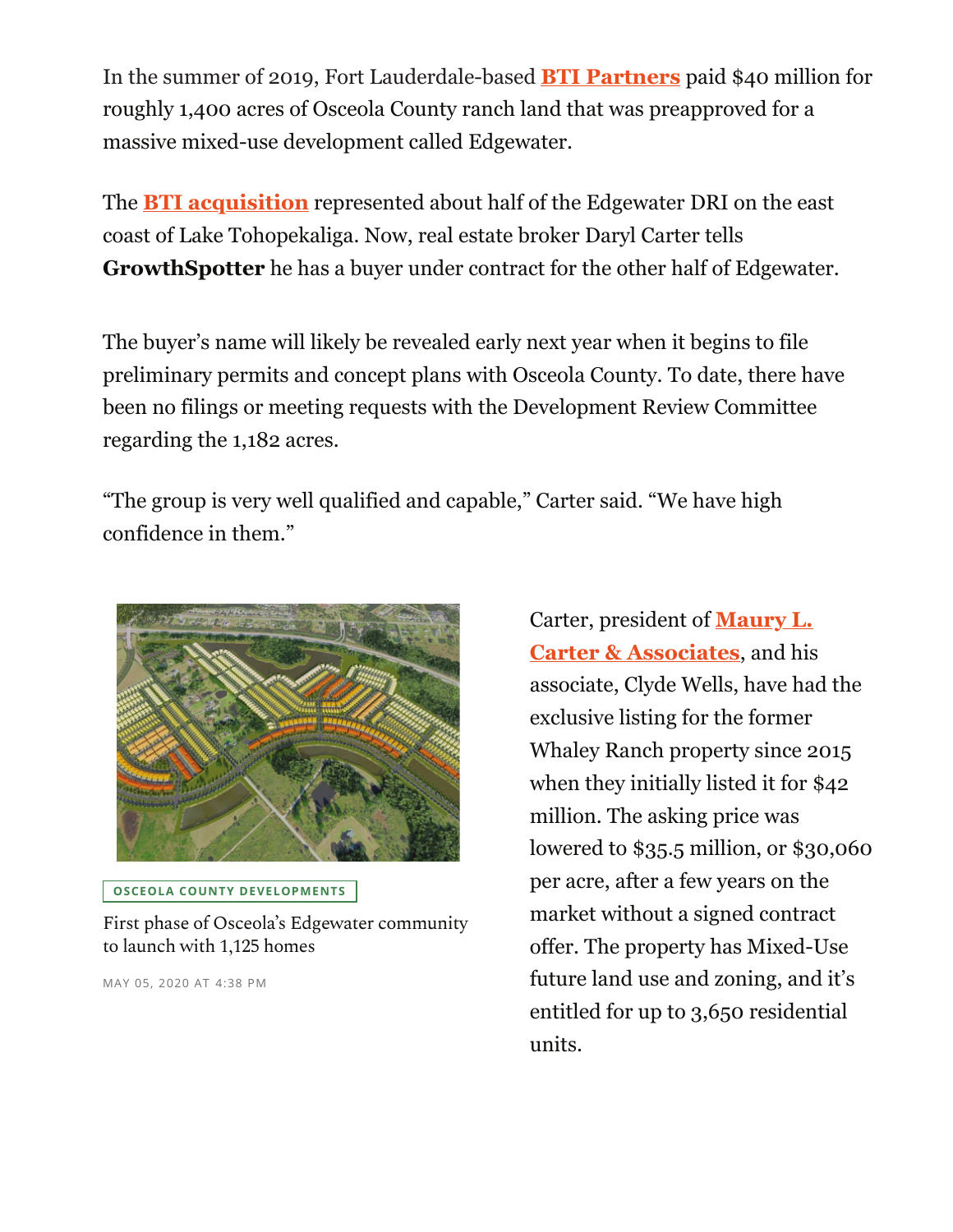"Having a very strong, capable, sophisticated development company like BTI move into the neighborhood, so to speak, is the key to unlocking the value of the Edgewater West property for the other members of the Whaley family," Carter said.

The BTI transaction involved the Edgewater neighborhoods on the eastern half of the DRI with entitlements for more than 5,000 residential units and 2 million square feet of commercial uses, including a designated urban center at the future 4-way Florida's Turnpike interchange at New Nolte Road. That interchange is scheduled for construction between 2022 and 2024.



**OSCEOLA COUNTY DEVELOPMENTS**

## Edgewater land on East Lake Toho to be listed for \$42 million

SEP 24, 2015 AT 12:00 AM

Kevin Mays, COO for BTI Partners, told **GrowthSpotter** the company will commence construction this month on their segment of Cross Prairie Parkway, the 4-lane boulevard that runs parallel to the Turnpike and links the community to Kindred and Tohoqua. The developer has renamed its masterplanned community Crossprairie and has sold out its first phase — 1,125 lots — to a selection of regional and national homebuilders who will be announced in 2021.

"This success has led us to start the planning and engineering of our second phase ahead of schedule," Mays said.

BTI won approval to establish a community development district for Edgewater East, where it estimates the construction costs for infrastructure will exceed \$82 million. Nearly \$38 million of that budget is just for roadway construction.